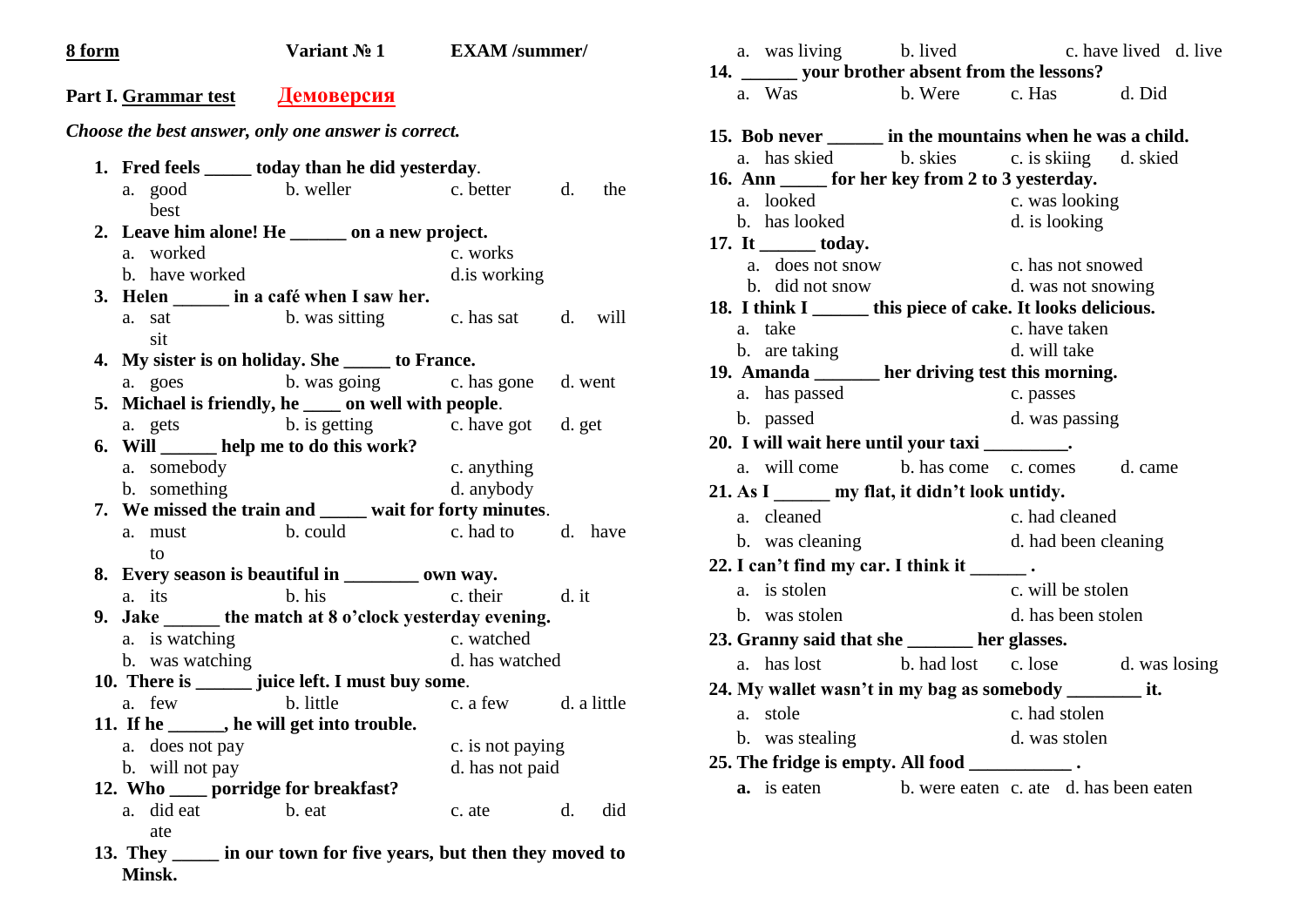#### **Part II. Word Formation**

#### *Complete the sentences with words derived from the words in bold*

- 1. The bad weather spoiled our of the holiday. **(ENJOY)**
- 2. Bright colours his paintings. **(CHARACTER)**
- 3. This TV comedy is highly \_\_\_\_\_\_\_\_\_ .**(SUCCESS)**
- 4. It is to sell tobacco to someone under 18. **(LEGAL)**
- 5. I will never forget the vou have shown me. **(KIND)**
- 6. It is very \_\_\_\_\_\_\_\_ of you to let me borrow your car. **(GENEROSITY)**
- 7. Sleep \_\_\_\_\_\_\_\_ is a serious psychological problem. **(ORDER)**
- 8. Sandra received an to speak at a scientific conference. **(INVITE)**
- 9. It is strange Tim isn't here, he is usually so \_\_\_\_\_\_\_\_. **(RELY)**
- 10. I realized that what I was wearing was completely \_\_\_\_\_\_\_\_\_ for

such a formal occasion. **(APPROPRIATE)**

### **Part III. Reading.**

### **Task 1.** *Read the text and do the task below it.*

In 1608 an Englishman whose name was Thomas Coryate visited Italy. He liked the country and noted down every interesting thing he found. But there was one thing which he found more interesting than others. In his diary Thomas wrote, 'When the Italians eat meat, they use small forks. They do not eat with hands because, as they say, people do not always have clean hands.'

Before leaving for England, Thomas Coryate bought a few forks.

At home Thomas gave a dinner party to show the invention to his friends. When the servant brought the steak, he took out a fork and began to eat like they did in Italy.

Everybody looked at him in surprise. When he told his friends what it was, they all wanted to take a good look at the strange thing. All his friends said that the Italians were very strange people because the fork was very inconvenient.

Thomas Coryate tried to prove the opposite. He said it was not nice to eat meat with one's fingers because they were not always clean.

Everybody got angry at that. Did Mr Coryate think that people in England always had dirty hands? And weren't the ten fingers they had enough for them?

Thomas Coryate wanted to show that it was very easy to use the fork. But the first piece of meat he took with the fork fell to the floor. His friends began to laugh and he had to take the fork away.

Only fifty years later people in England began to use forks.

### *Choose the best answers A, B, C or D:*

- *1. Why did Thomas Coryate bring forks to England?*
	- **A. He wanted to make his friends surprised.**
	- **B. He believed it was not nice to eat meat with fingers.**
	- **C. Forks were beautiful.**
	- **D. He wanted to make business selling forks.**
- *2. Why did everybody look at Thomas when he began to eat like the Italians?*
	- **A. They believed it to be bad manners.**
	- **B. Nobody ate meat with hands in England.**
	- **C. Everybody thought it was an amazing invention.**
	- **D. Nobody had seen a fork before.**

3. *Coryate's friends* ...

- **A. began to eat meat with forks at once**
- **B. became ashamed of eating meat with their hands**
- **C. didn't like the forks**
- **D. didn't pay any attention to the fork**
- *4. Why did the first piece of meat fall to the floor when Thomas took it with the fork?*
	- **A. The fork was very inconvenient to use.**
	- **B. The fork was bad.**
	- **C. Thomas was not used to eating with a fork.**
	- **D. The steak was too tough.**